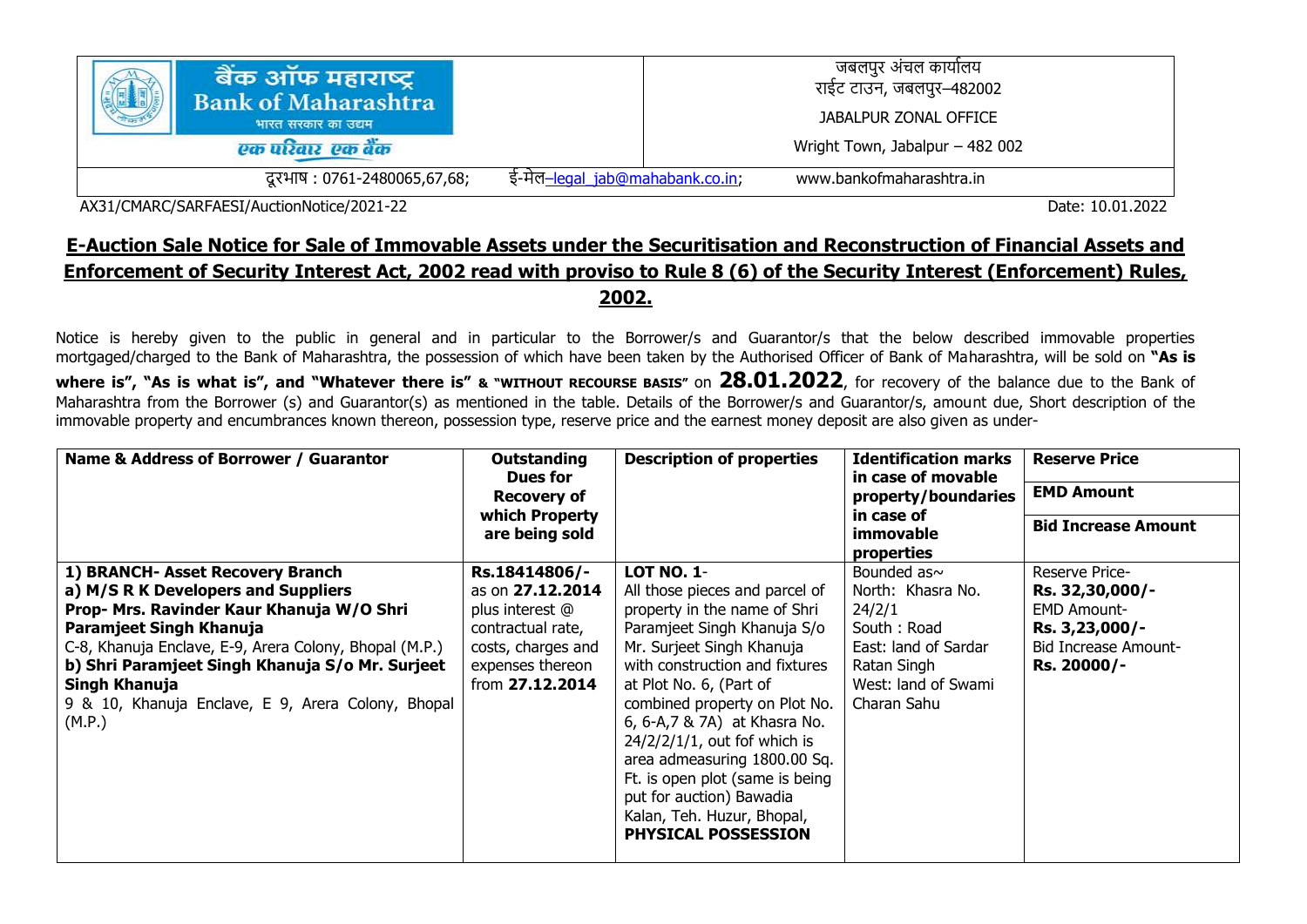| 2) BRANCH- Asset Recovery Branch<br>a) M/s S K Developers and Suppliers<br>Prop.- Smt. Sanmeet Kaur Khanuja W/o Mr.<br><b>Asheesh Khanuja</b><br>Address- 8, Khanuja Enclave, E 9, Arera Colony, Bhopal<br>(M.P.)<br>b) Smt. Sanmeet Kaur Khanuja W/o Mr. Asheesh<br>Khanuja<br>Address- 8, Khanuja Enclave, E 9, Arera Colony, Bhopal<br>(M.P.)                 | Rs.18202384/-<br>as on 27.12.2014<br>plus interest @<br>contractual rate,<br>costs, charges and<br>expenses thereon<br>from 27.12.2014 | <b>LOT NO. 2</b><br>All those pieces and parcel of<br>property at Gram Bawadiya<br>Kalan, all those pieces and<br>parcel of property at Survey<br>No. 24/2/2/3 Patwari Halka<br>No. 42. Tehsil- Huzur, Bhopal,<br>Admeasuring area $-4375$ Sq.<br>Ft.                                                                                                           | Bounded as~<br>North: land of Ravindra<br>Gorey<br>South: Road<br>East: Other Land of<br>Seller<br>West: Road | Reserve Price-<br>Rs. 65,00,000/-<br><b>EMD Amount-</b><br>Rs. 6,50,000/-<br><b>Bid Increase Amount-</b><br>Rs. 20000/-   |
|------------------------------------------------------------------------------------------------------------------------------------------------------------------------------------------------------------------------------------------------------------------------------------------------------------------------------------------------------------------|----------------------------------------------------------------------------------------------------------------------------------------|-----------------------------------------------------------------------------------------------------------------------------------------------------------------------------------------------------------------------------------------------------------------------------------------------------------------------------------------------------------------|---------------------------------------------------------------------------------------------------------------|---------------------------------------------------------------------------------------------------------------------------|
| c) Shri Surjeet Singh Khanuja S/o Shri Amrik<br>Singh Khanuja<br>Address- 8, Khanuja Enclave, E 9, Arera Colony, Bhopal<br>(M.P.)                                                                                                                                                                                                                                |                                                                                                                                        |                                                                                                                                                                                                                                                                                                                                                                 |                                                                                                               |                                                                                                                           |
| 3) BRANCH- Asset Recovery Branch<br>a) Shri Manish Lilwani S/o Late Shri N L Lilwani<br>70, Amarnath Colony, Kolar Road, Bhopal, M.P. 462040<br>b) Shri Dinesh Lilwani S/o Late Shri N L Lilwani<br>70, Amarnath Colony, Kolar Road, Bhopal, M.P. 462040<br>c) Mrs. Maya Lilwani W/o Shri Dinesh Lilwani<br>70, Amarnath Colony, Kolar Road, Bhopal, M.P. 462040 | Rs. 7194930/-<br>plus interest @<br>contractual rate,<br>costs, charges and<br>expenses thereon<br>from 11.08.2017                     | <b>LOT NO. 3-</b><br>All those pieces and parcel of<br>property of under construction<br>residential house situated at<br>Plot No.- C -75, Rai Pink City,<br>located at part of Khasra No.<br>156/1, Gram Mahabadia, P H<br>No. 31, RNM- 3, Block Fanda,<br>Teh. Huzur, Dist. Bhopal, Plot<br>area 945.00 Sq. Ft. &<br>construction at Ground & First<br>Floor, | Bounded as~<br>North-Plot No. C 74,<br>South- Plot No. C-76,<br>East – Plot No. C-94,<br>West-Road            | Reserve Price-<br>Rs. 16,60,000/-<br><b>EMD Amount-</b><br>Rs. 1,66,000/-<br><b>Bid Increase Amount-</b><br>Rs. 20000/-   |
|                                                                                                                                                                                                                                                                                                                                                                  |                                                                                                                                        | <b>LOT NO. 4-</b><br>All those pieces and parcel of<br>property of residential plot<br>and building at Plot No. A-<br>112, Rai Pink City (phase-1),<br>located at part of Khasra No.<br>156/1, Gram Mahabadia, P H<br>No. 31, RNM- 3, Block Fanda,<br>Teh. Huzur, Dist. Bhopal, Plot<br>area 1250.00 Sq. Ft. &<br>construction at Ground & First<br>Floor,      | Bounded as~<br>North- Plot No. A- 11,<br>South-<br>Road,<br>East-<br>Road, West- Plot No. A-<br>104           | Reserve Price-<br>Rs. 20, 25, 000/-<br><b>EMD Amount-</b><br>Rs. 2,02,500/-<br><b>Bid Increase Amount-</b><br>Rs. 20000/- |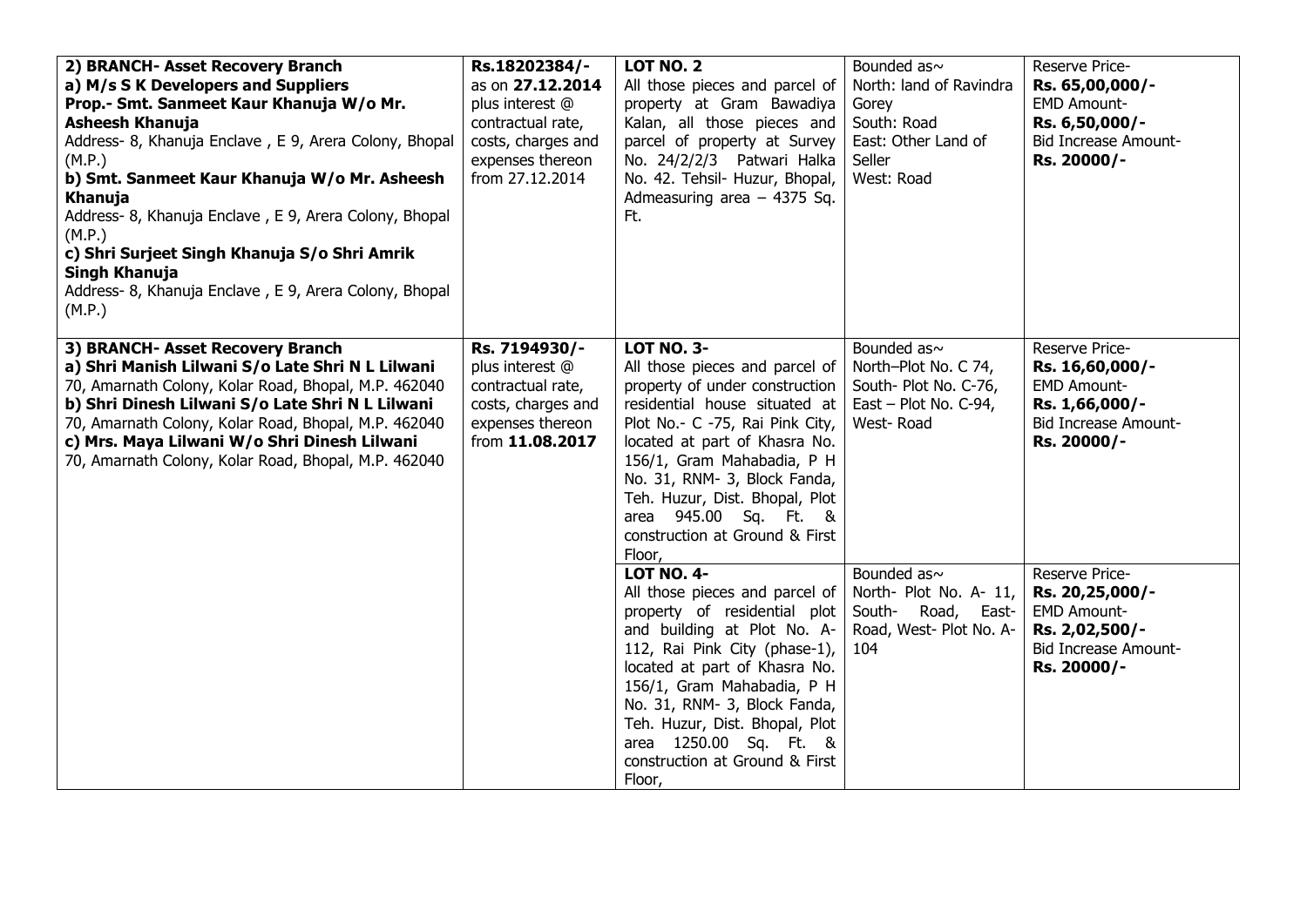| 4) BRANCH- Asset Recovery Branch<br>a) M/s U R Engineering Company,<br>Proprietor- Shri Rajan Mishra s/o Shri Munnalal<br><b>Mishra</b><br>52 B INDUSTRIAL AREA 1, A B ROAD, DEWAS, M.P.<br>b) Smt. Usha Mishra w/o Shri Rajan Mishra, 119,<br>Tilak Nagar, AB Road, Dewas, M.P.<br>c) Shri Akram Baksh s/o Shri Shakur Baksh, 13,<br>Anand Nagar, Ujjain Road, Dewas, M.P. | Rs. 27493800/-<br>plus interest @<br>contractual rate,<br>costs, charges and<br>expenses thereon<br>from 21.03.2017 | LOT NO. 5) All those pieces<br>and parcel of property there<br>being and lying at- Plot No.<br>52-B, Soft Medicaps ke paas,<br>Industrial Area- 1, A B Road,<br>Devas (leasehold land and<br>factory Shed etc.), area<br>admeasuring 1170.00 Sq. Mtr.                                         | <b>Bounded as-</b><br>North- Plot No. 52-C<br>South-Road<br>East- Plot No. 52-C<br>West- plot no. 52-B                                         | Reserve Price-<br>Rs. 18,00,000/-<br><b>EMD Amount-</b><br>Rs. 1,80,000/-<br><b>Bid Increase Amount-</b><br>Rs. 20000/- |
|-----------------------------------------------------------------------------------------------------------------------------------------------------------------------------------------------------------------------------------------------------------------------------------------------------------------------------------------------------------------------------|---------------------------------------------------------------------------------------------------------------------|-----------------------------------------------------------------------------------------------------------------------------------------------------------------------------------------------------------------------------------------------------------------------------------------------|------------------------------------------------------------------------------------------------------------------------------------------------|-------------------------------------------------------------------------------------------------------------------------|
|                                                                                                                                                                                                                                                                                                                                                                             |                                                                                                                     | LOT NO. 6) All those pieces<br>and parcel of property there<br>being and lying at- Plot No.<br>119, Tilak nagar, A B Road,<br>Devas located 2 story Building<br>and land, land area 1500 Sq.<br>Ft.                                                                                           | Bounded as-<br>North- Plot No. 120<br>South-Road<br>East- Plot No. 122<br>West-road                                                            | Reserve Price-<br>Rs. 30,30,000/-<br><b>EMD Amount-</b><br>Rs. 3,03,000/-<br>Bid Increase Amount-<br>Rs. 20000/-        |
|                                                                                                                                                                                                                                                                                                                                                                             |                                                                                                                     | LOT NO. 7) All those pieces<br>and parcel of property there<br>being and lying at- Municipal<br>House No. 2, (New- 8A),<br>Office/ Prakosth / Shop No.<br>410, 4 <sup>th</sup> Floor, GMB Tower<br>(Silver Mall, Block- C, South<br>Tukoganj, R N T Marg, Indore,<br>Area 998 Sq. Ft.         | <b>Bounded as-</b><br>North- office no 409<br>South- office no. 411<br>East- common passage<br>West- open to sky                               | Reserve Price-<br>Rs. 22,10,000/-<br><b>EMD Amount-</b><br>Rs. 2,21,000/-<br><b>Bid Increase Amount-</b><br>Rs. 20000/- |
|                                                                                                                                                                                                                                                                                                                                                                             |                                                                                                                     | <b>LOT NO. 8)</b> All those pieces<br>and parcel of property there<br>being and lying at- Municipal<br>House No. 2, (New- 8A),<br>Office/ Prakosth / Shop No.<br>401, 4 <sup>th</sup> Floor, GMB Tower<br>(Silver Mall, Block- C, South<br>Tukoganj, R N T Marg, Indore,<br>Area 1272 Sq. Ft. | <b>Bounded as-</b><br>North-<br>common<br>passage<br>South- South Tukoganj<br>gali No. 2<br>East- office no. 402<br>West-<br>common<br>passage | Reserve Price-<br>Rs. 27,70,000/-<br><b>EMD Amount-</b><br>Rs. 2,70,000/-<br><b>Bid Increase Amount-</b><br>Rs. 20000/- |
|                                                                                                                                                                                                                                                                                                                                                                             |                                                                                                                     |                                                                                                                                                                                                                                                                                               |                                                                                                                                                |                                                                                                                         |